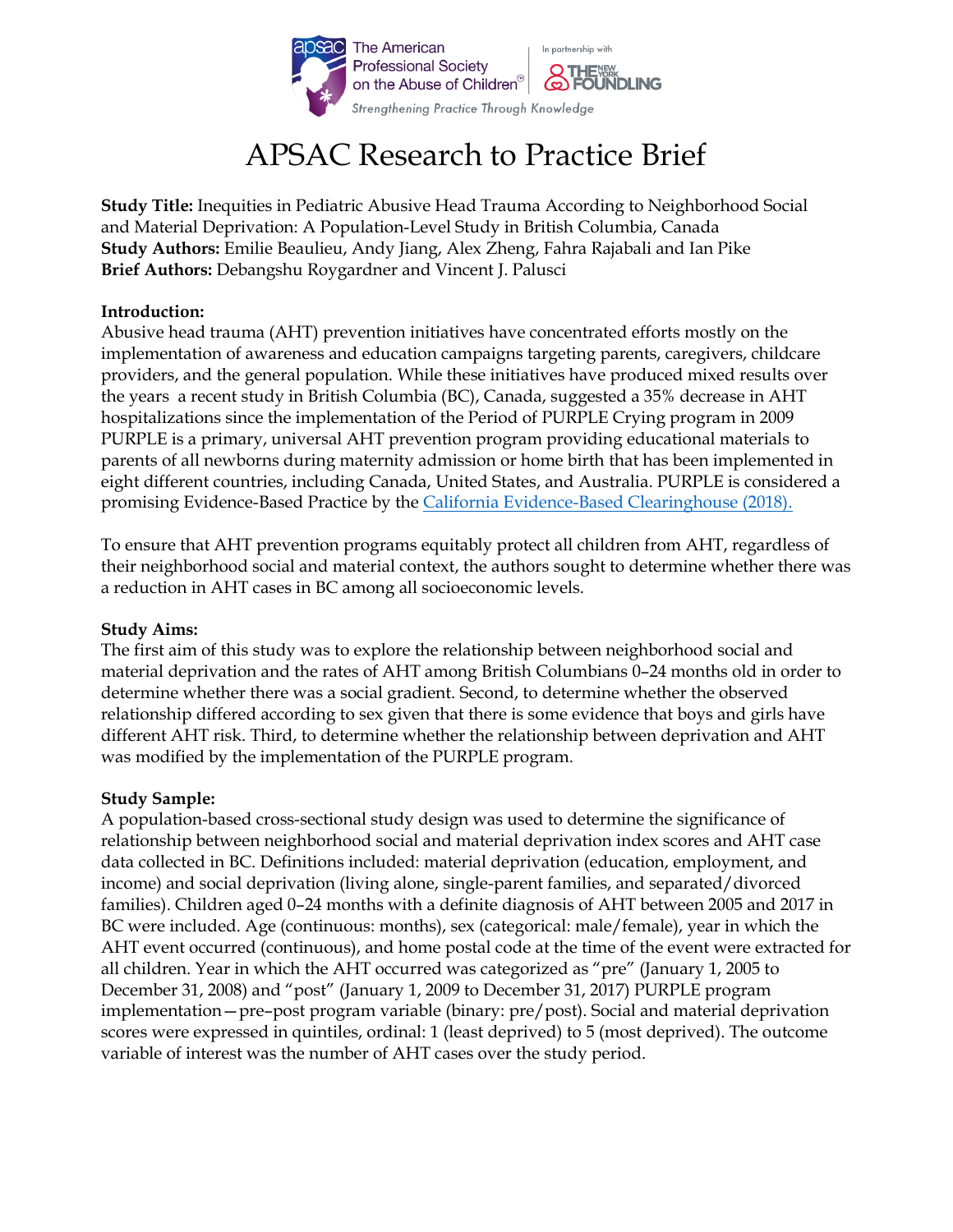### **Findings:**

Sixty-six (66) confirmed cases of AHT were reported between 2005 and 2017 in BC, an incidence rate of 5.82 AHT cases per 100,000 population. The majority were boys (57.5%) and less than 12 months old at the time of the event. The highest proportion of cases was observed in the most deprived social and material quintiles. AHT rates per 100,000 population tended to increase progressively from the least deprived to most deprived quintiles for both social and material deprivation. Among boys, the rate of AHT increased by 71% for each material deprivation quintile increase, while it increased by 15% among girls. The relationship between social deprivation and AHT rates was not significantly different for boys and girls. The authors hypothesized that the difference in the relationship between AHT rates and material deprivation we observed for boys and girls may be related to caregivers' different expectations of the crying pattern of infants according to the child's sex since adults may be less tolerant of boys' cries given gender-based stereotypes. There was no change observed in AHT rate disparities between the least and most deprived neighborhoods following the PURPLE program implementation.

## **Recommendations:**

While there are a number of limitations pointed out in the article, these results highlight the complex relationships between neighborhood deprivation and individual characteristics such as sex. This emphasizes the need for additional research and continuing integration of new knowledge into current AHT prevention programs. Nevertheless, these findings prompt reflections regarding sex-sensitive education about crying expectations and deprivation to be added to current AHT prevention resources to further prevent AHT cases equitably. As the authors suggest, given that the most deprived neighborhoods continued to face higher risk or rates of AHT following the implementation of the PURPLE program, the results suggest that additional AHT prevention services for children and families living in the most vulnerable neighborhoods should be used to reduce inequities. A universal program approach, like the PURPLE program, can alter societal knowledge and behavioral norms with regard to AHT prevention. These findings imply a need for intensifying AHT prevention services (addressing both neighborhoods and individual risk factors) proportionately to the levels of neighborhood material and social disadvantage—an intervention approach referred to as proportionate universalism. Partnerships with current programs providing services to young children should be developed to increase the dose of the PURPLE program to families living in high-risk neighborhoods.

#### **Bottom Line:**

Recognizing the role of the child's sex and neighborhood social and physical environment in AHT risk and providing additional services in universal AHT prevention programs proportionate to the levels of neighborhood material and social disadvantage are important considerations. AHT follows a social gradient, in which AHT rates increase directly and proportionately with increases in neighborhood material and social deprivation. This study provides new knowledge and suggests different considerations to prevent AHT equitably.

**Citation:** Beaulieu, E., Jiang, A., Zheng, A., Rajabali, F., Pike, I. (2020). Inequities in pediatric abusive head trauma according to neighborhood social and material deprivation: A populationlevel study in British Columbia, Canada. *Child Maltreatment, 25*(3) 300-307*.*  <https://doi.org/10.1177/1077559519892332>